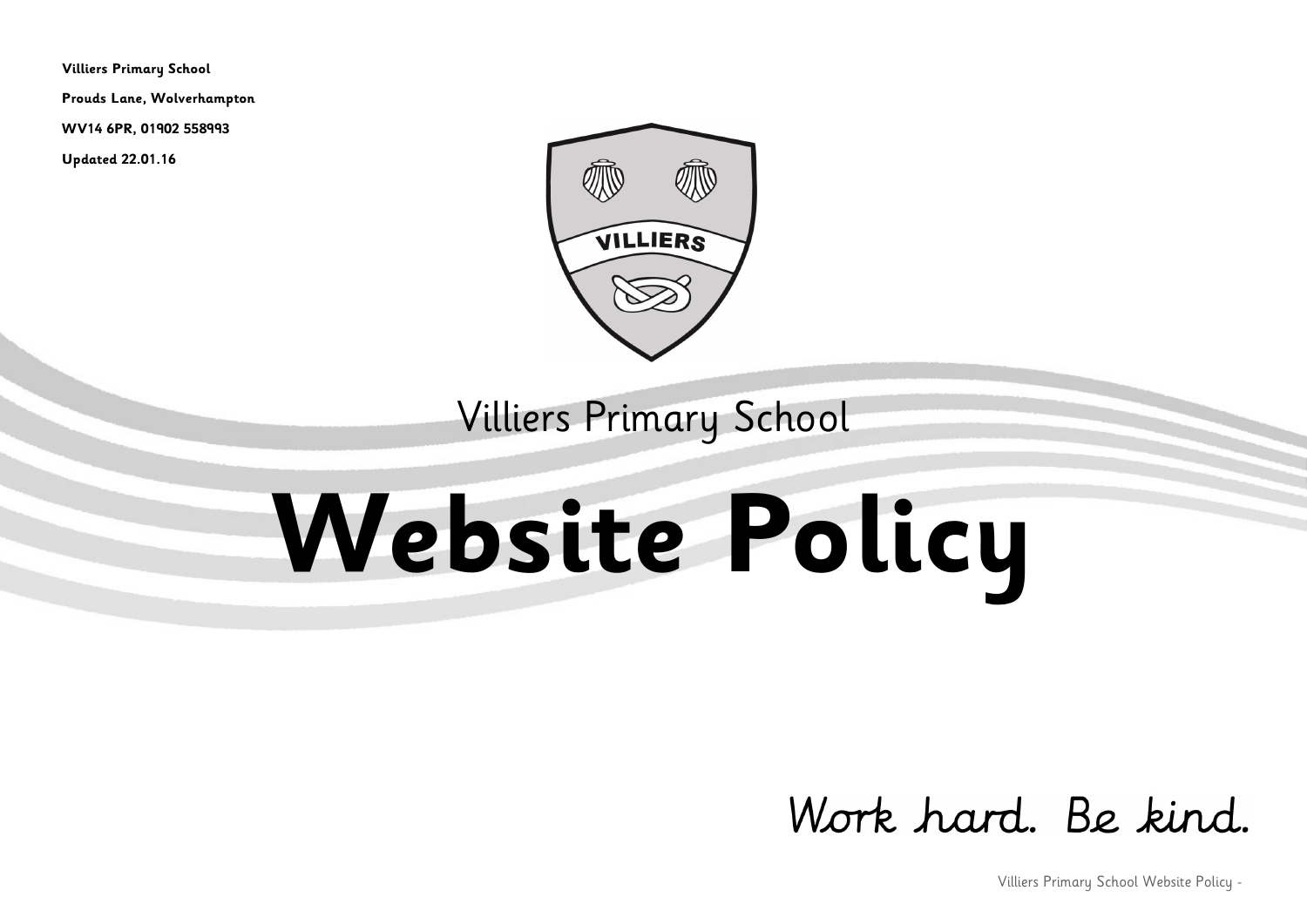### **Contents**

| 3 |
|---|
| 3 |
| 3 |
|   |
|   |
| 5 |
| 5 |
| 5 |

Pg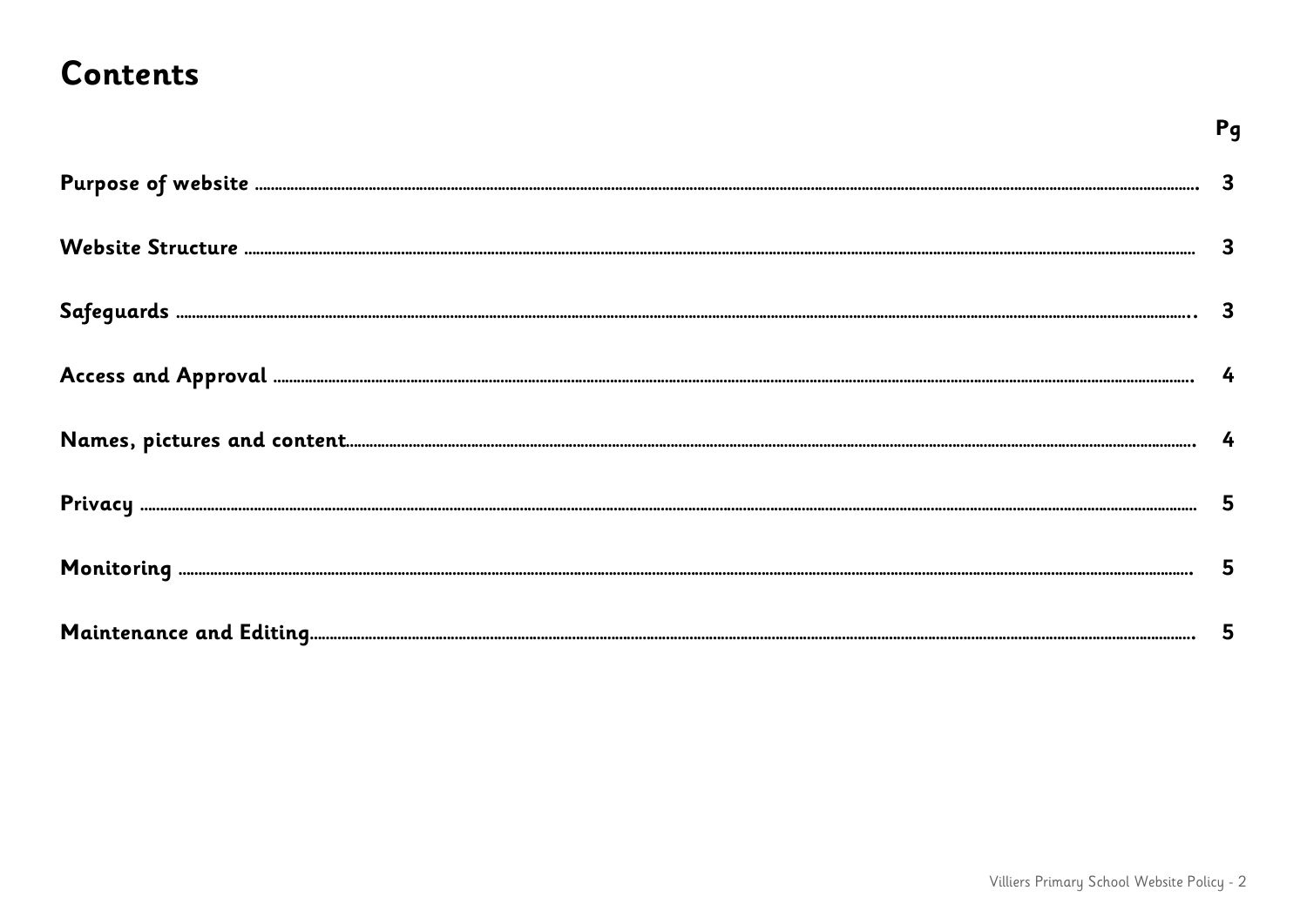#### **Purpose of Website**

Villiers School values the contribution that a website can make to the life and role of the school in a modern society. The school website has 5 important roles:

- To promote the school;
- To provide information to prospective parents and teachers, the wider community and the world;
- To act as a communication channel between teachers, parents, pupils, governors and school management;
- To improve pupil learning;
- To raise standards in teaching and learning.

#### **Website Structure**

The school website is http://www.villiersprimaryschool.co.uk. The site is hosted on a server in the UK with Fasthosts Ltd and built using the software Dreamweaver.

Fasthosts allows the Site Administrator to create an unlimited number of users that can upload data to the school website. Information is loaded to the Fasthost servers through Filezilla which offers a free FTP solution.

#### **Safeguards**

The safety of children and other users who appear or are referred to on the published site is of paramount importance. The school will ensure that no pupil can be identified or contacted either via or as a result of using, the school website.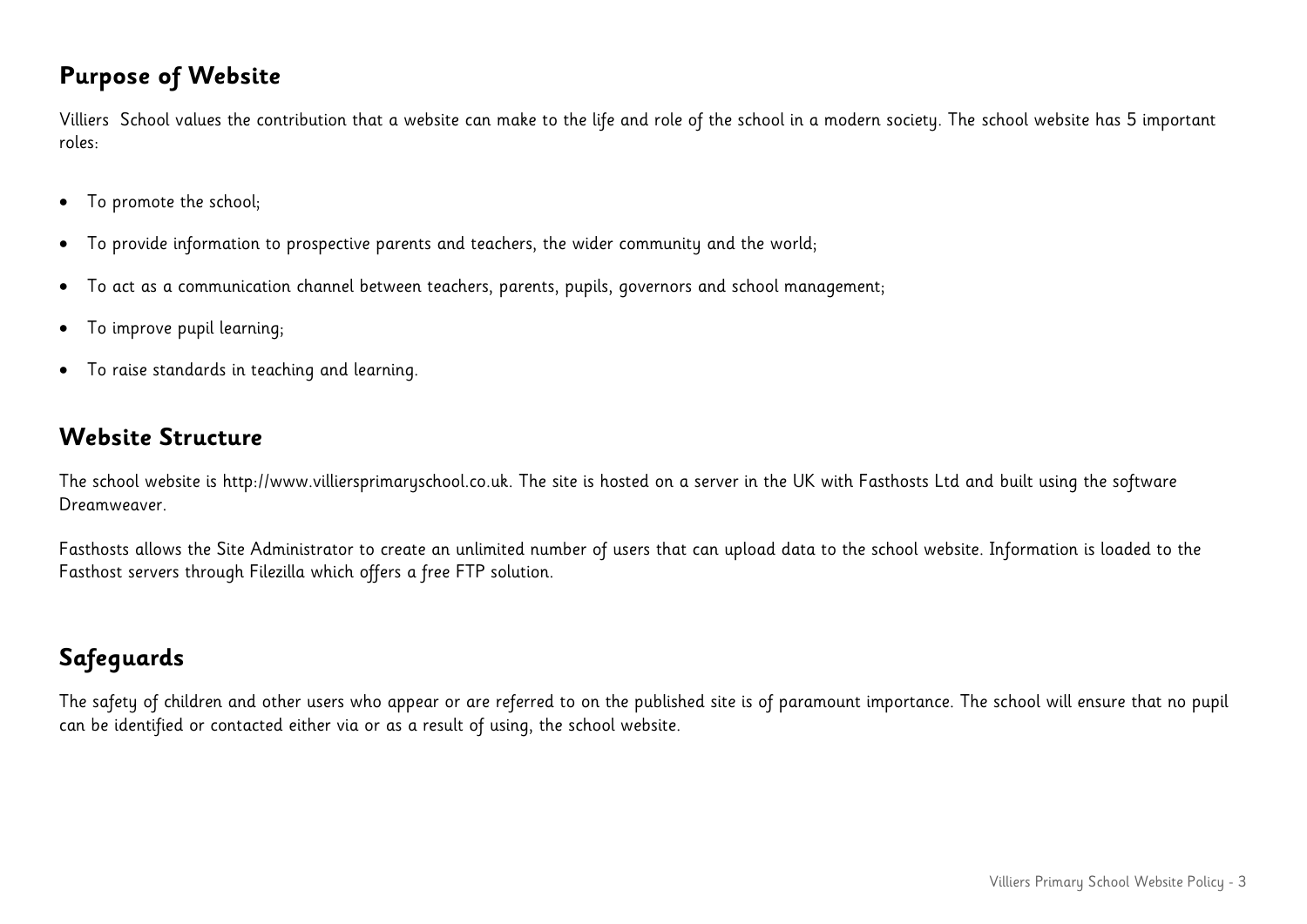#### **Access and Approval**

Content on the website is managed by the ICT Manager. All content is passed and approved by SLT before being published to live website. All access to the uploading of information is controlled by the ICT Manager.

#### **Names, pictures and content**

Adults' names will be published as their title and last name e.g. Mr. Smith. Children's names will be published as their first name only e.g. Jacob, or if required, first name and year group e.g. Jacob P4.

Any images of children will not be labelled with their names.

Permission will be obtained from parents or carers before any pupil's image is used.

Permission will be obtained from parents or carers before publishing the work of any pupil. Only first names and year group will be used to identify the work.

No close up pictures of individual children will be available online – only group photographs with two or more children.

Children will only be shown in photos where they are suitably dressed.

Personal details of children or staff such as home addresses, telephone numbers, personal e-mail addresses, etc, will not be released via the website.

Links to external websites will be checked thoroughly before inclusion on the school website. The sites will be checked for the suitability of their content for their intended audience.

Any text written by pupils will be reviewed before inclusion to ensure that no personal details are accidentally included that could lead to the identification of the pupil e.g. membership of after school clubs.

All written work will be reviewed to ensure that it is in no way defamatory.

Written work will be checked to ensure (as far as possible) that no copyright or intellectual property rights are infringed.

All written material will be checked for its suitability for its intended audience.